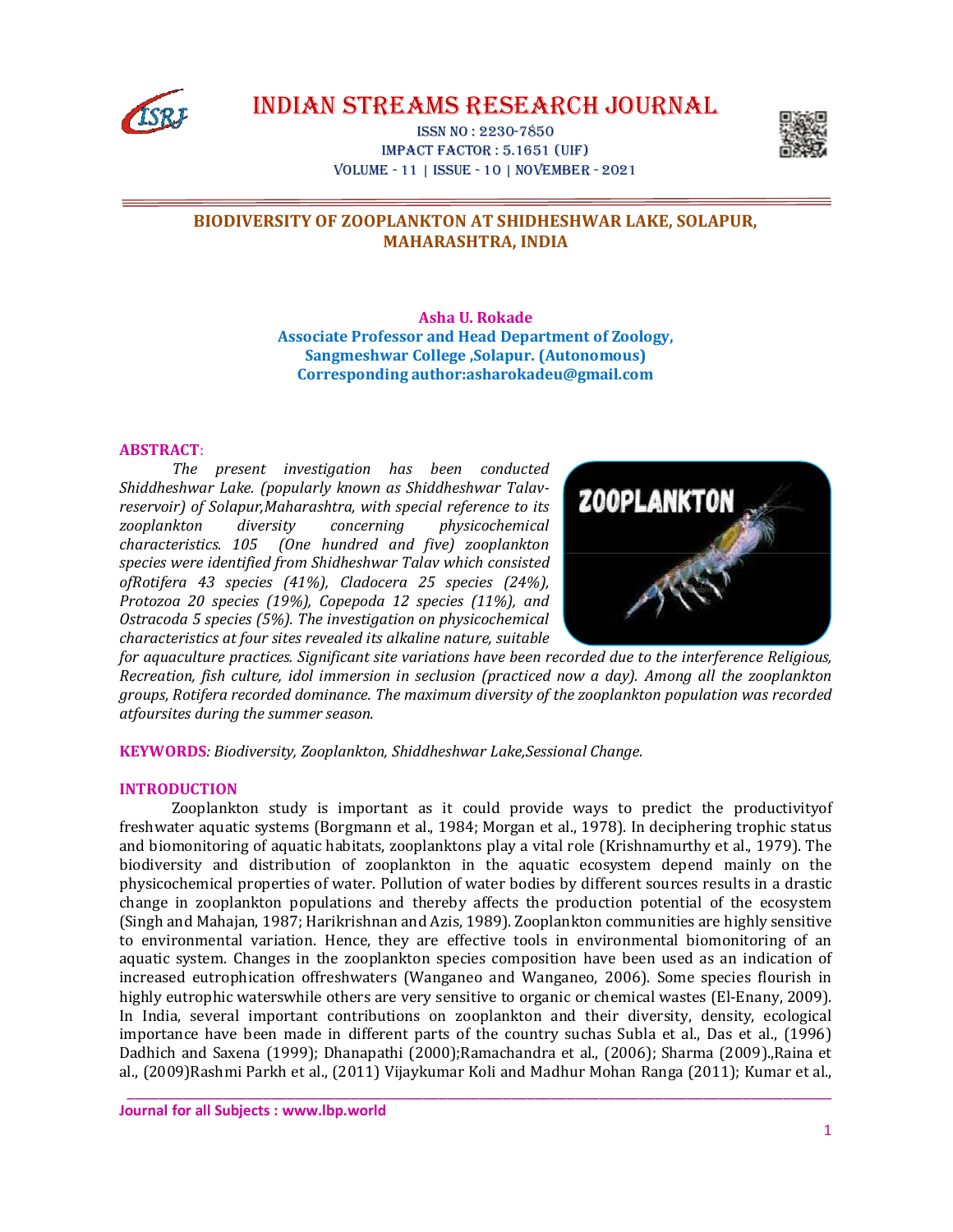(2011). Najeeb et al. (2012)., Shankar, (2012) and Das, (2012).Sharma., (2013) Gayathathri et al., (2014) But, information regarding the zooplankton diversity has not been thoroughly investigated in Maharashtra especially inthe Solapur district. Thus, the present work aimed to assess the biodiversity of zooplankton and their relation to the physicochemical parameters of ShiddheshwarLake. The water from the reservoir uses for Religious, Recreation, fish culture, idol immersion in seclusion in addition to fisheries used fishing practices, and recreation.

\_\_\_\_\_\_\_\_\_\_\_\_\_\_\_\_\_\_\_\_\_\_\_\_\_\_\_\_\_\_\_\_\_\_\_\_\_\_\_\_\_\_\_\_\_\_\_\_\_\_\_\_\_\_\_\_\_\_\_\_\_\_\_\_\_\_\_\_\_\_\_\_\_\_\_\_\_\_\_\_\_\_\_\_\_\_\_\_



**Figure1: Location of Shiddheshwar Lake**

### **MATERIALS AND METHODS:**

The survey of zooplanktons was carried out from June 2017 to May 2018 at theShiddheshwar lake.Present work has been conducted on sampling sites of Shidheshwar Lake for the estimation of its zooplankton diversity as well as its physicochemical properties. Water samples were collected between 9.00 am to 11.00 am the data was articulated seasonally as summer, winter and monsoon (post monsoon) period. The Sites were fixed after survey of the lake ecosystem. Sites were designated asSite I-Panch Katta (E) Site II-Bhuakot Fort (W) Site III- Ganpatighat (N) Site IV-Home-maidan (S). The collection samples were analyzed by two parameters like field parameters and general parameters. The field parameters that include color, odder, temperature, pH that need to be analyzed immediately after sample collection. Color testing by visual comparison apparatus. Nessler tube (Matched, 50 ml, tall form., Odder testing Method by qualitative human receptor, Temperature test by mercury thermometer apparatus general parameters that analyzed in the laboratory four sampling stations were selected to the make data useful for analysis. Three sampling stations were selected along the shoreline and one sampling station is located 100-200 meters within the reservoir from the shore. sampling depths ranged between 0.5to20 CMS below the surface, at the selected stations samples bottles (1000ml) were labeled indicating date, station, depth, and time of collection. General metrological conditions like sunshine, sky nature etc. were recorded on every sampling location. The water for zooplanktons were collected by filtering 100 liters of surface water through plankton collecting net of (blotting silk cloth) mesh size No.25µ.and preserved in 4% formaldehyde. Plankton preservation methods: Zooplankton samples were preserved immediately with 4% formaldehyde. Some samples collected for observing live specimens are not preserved in chemicals.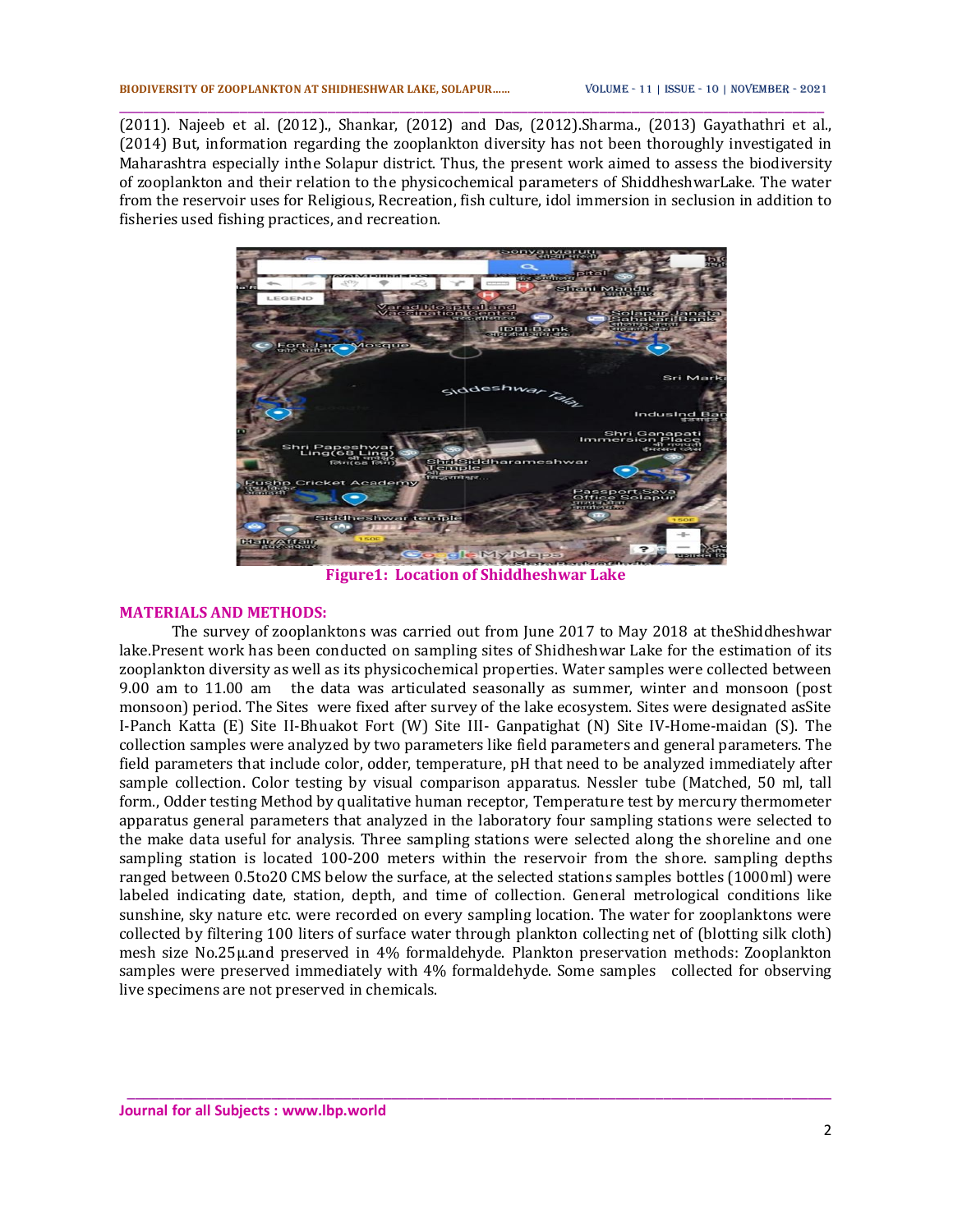#### **Estimation of Plankton**

Ten ml(10ml) of sample is centrifuged for 20 minutes at 1500g. The settled material is used for the examination of planktons' sample is analyzed qualitatively to determine the species composition as well as quantitatively to determine the number of organisms per unit volume. The zooplankton are identified with help of standard keys of Adoni et al. (1985), Pennak (1978 Bhouyain and Asmat (1992). The qualitative and quantitative analysis of the organism is carried out by Sedgwick Rafter cell. As per the standard method APHA (1998). A total of 105 species were recorded. The Rotifer was most dominant group.

\_\_\_\_\_\_\_\_\_\_\_\_\_\_\_\_\_\_\_\_\_\_\_\_\_\_\_\_\_\_\_\_\_\_\_\_\_\_\_\_\_\_\_\_\_\_\_\_\_\_\_\_\_\_\_\_\_\_\_\_\_\_\_\_\_\_\_\_\_\_\_\_\_\_\_\_\_\_\_\_\_\_\_\_\_\_\_\_

## **Physicochemical Analysis:**

Physicochemical analysis of water samples was carried out following the standard methods as described by Adoni (1985) and APHA (2000). For enumeration of zooplankton population surface water samples (100 liters) were filtered with the help of a plankton net made of bolting silk of mesh size of 20 µm and concentrated samples were preserved with 5%formaldehyde solution in 100 ml plastic vials. The concentrated samples were examined under the inverted microscope (Metzer made) and identification of plankton was done following the taxonomic references of Pennak (1978), Victor and Fernando (1979), Michel and Sharma (1988), Edmondson (1992), Battish (1992), Reddy (1994), Sharma (1999) Dhanapathi (2003). Bryant et al. (2008) and Murkher(2011).Shidheshwar Lake (Water Reservoir)



**Figure 2: Shiddheshwar Lake &ShiddheshwarTemple.**

**Shiddheshwar Lake** is located in the central part of Solapur city of Maharashtra state it is a manmade lake 138500SQ.MTR Water spread area. The reservoir is located approximately geographically. It lies between Latitude: N17o40´30 & Longitude: E 75o54´28.05 and altitude of 514m MSL. The water from the reservoir uses for Religious, Recreation, fish culture, idol immersion in seclusion in addition to fisheries use. The survey of Indian tropological sheets (1:50000scales) was used to prepare the locality map of the reservoir along with satellite imageries. The Lake type is natural lake+ manmade (Reservoir) It occupies 0.1385 SQ KM. Area {138500SQ. MTR.}. The perimeter is about 1434.42Meters. Regarding hydrology, the source of water(inflow)is rainfall & drain dries out occasionally. The catchment or watershed area in sq.km.is about 8.1187sq.km. However, the nature of the lake is plain. for Religious, Recreation, fish culture, idol immersion in seclusion (practiced nowadays). The sewage is not provided solid waste disposal in lake occurs due to the religious offerings' idol immersion &paraphernalia. The Water Quality Pollution Status of the lake indicates presumably potable water with a fishy odder and blue-green color. Siddheshwar lake as of now is however a mesotrophic lake as regards its pollution status. The aquatic plant is found to be submerged. Emergent& Free-floating algae. The aquatic animals recorded are zooplankton, benthic invertebrates, mollusks, fish, amphibians, reptiles' birds, and mammals. Functions and values of the lake can be titled as usage for Religious, Recreation, fish culture, idol immersion in seclusion (practiced nowadays). Regarding the use of biological resources, it is observed that the weeds &green grasses are used for that chor fodder. Fishing through the tendering system. Function of the lake are groundwater recharge &supports biodiversity & sociocultural aesthetic major problems are reduction in area (shrinkage) & loss of fisheries &eutrophication, where the trust authorities with public initiatives overcome the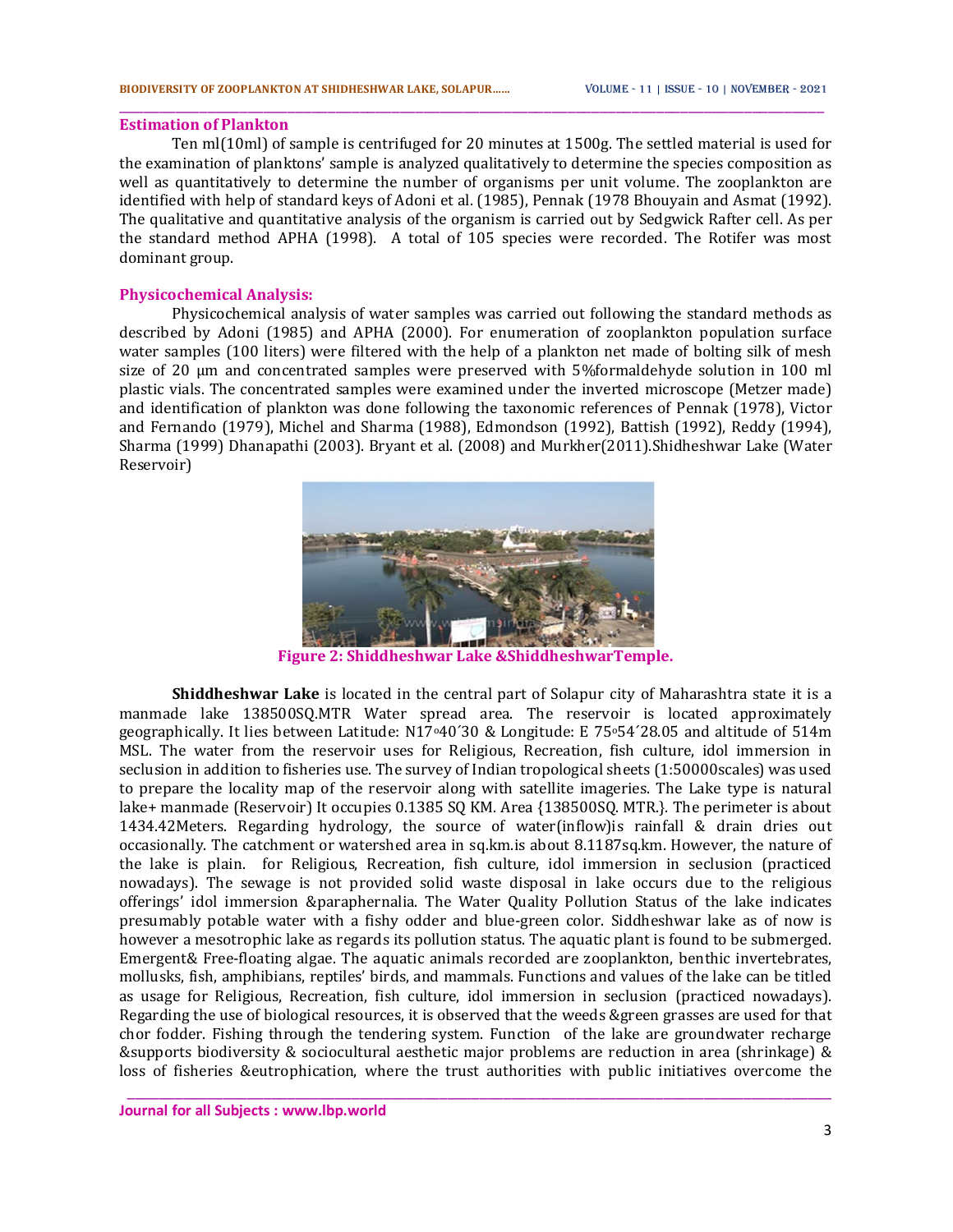\_\_\_\_\_\_\_\_\_\_\_\_\_\_\_\_\_\_\_\_\_\_\_\_\_\_\_\_\_\_\_\_\_\_\_\_\_\_\_\_\_\_\_\_\_\_\_\_\_\_\_\_\_\_\_\_\_\_\_\_\_\_\_\_\_\_\_\_\_\_\_\_\_\_\_\_\_\_\_\_\_\_\_\_\_\_\_\_ problem occasionally. There is an immediate need to monitor the lake for its water quality, Algal bloom &fish culture. The lake has been monitored every year.

|         |                               | <b>Table 1.: Study Area</b><br>Siddheshwar lake |  |  |  |  |
|---------|-------------------------------|-------------------------------------------------|--|--|--|--|
| Sr. No. | Location                      |                                                 |  |  |  |  |
|         |                               | (Talav)                                         |  |  |  |  |
|         | Year of Establishment         | 1200 BC.                                        |  |  |  |  |
| 2       | Type                          | Original Natural Source                         |  |  |  |  |
| 3       | <b>Constriction Lake Type</b> | Natural Manmade (Reservoir)                     |  |  |  |  |
| 4       | Modern Title                  | Urban Lake                                      |  |  |  |  |
| 5       | Longitude                     | E 75°54'28.05                                   |  |  |  |  |
| 6       | Latitude                      | N17 <sup>o</sup> 40'30 19.4                     |  |  |  |  |
| 7       | Elevation (m)                 | of 514m MSL                                     |  |  |  |  |
| 8       | Catchment area                | 8.1187sq.km.                                    |  |  |  |  |
| 9       | Perimeter                     | about 1434.42 Meters                            |  |  |  |  |
| 10      | Water spread area             | 0.138500 SQ.MTR                                 |  |  |  |  |
| 11      | Maximum Depth(m)              | 27.5 m                                          |  |  |  |  |
| 12      | Sources of Water              | (Inflow)in rainfall & drain it rain water       |  |  |  |  |
| 13      | Main use of water             | Aquaculture, Recreation.                        |  |  |  |  |

is a manmade lake 138500 SQ.MTR Water spread area. The reservoir is located approximately geographically. It lies between Latitude: N17o40´30 & Longitude: E 75o54´28.05 and altitude of 514m MSL. The water from the reservoir uses for Religious, Recreation, fish culture, idol immersion in seclusion in addition to fisheries use. The survey of Indian tropological sheets (1:50000scales) was used to prepare the locality map of the reservoir along with satellite imageries. The Lake type is natural lake+ manmade (Reservoir) It occupies 0.1385 SQ KM. Area {138500SQ. MTR.}. The perimeter is about 1434.42 Meters. Regarding hydrology, the source of water (inflow) is rainfall & drain dries out occasionally. The catchment or watershed area in sq.km.is about 8.1187sq.kms

| Parameter                                | Site $I-(E)$           |         | $\left  \text{a} \right $ , and $\left  \text{a} \right $ are contributed to the contribution of $\left  \text{a} \right $<br>Site II-(W) |                        | Site III $-(N)$        |         | Site $IV-(S)$          |         |  |
|------------------------------------------|------------------------|---------|-------------------------------------------------------------------------------------------------------------------------------------------|------------------------|------------------------|---------|------------------------|---------|--|
|                                          | Panch Katta            |         | <b>Bhuikot Fort</b>                                                                                                                       |                        | Ganpati Ghat           |         | Homemaidan             |         |  |
|                                          | Summer                 | monsoon | summer                                                                                                                                    | monsoon                | Summer                 | monsoon | Summer                 | monsoon |  |
| Color                                    | Blue<br>$\blacksquare$ | Blue    | Blue<br>$\sim$                                                                                                                            | Blue<br>$\blacksquare$ | Blue<br>$\blacksquare$ | Blue    | Blue<br>$\blacksquare$ | Blue    |  |
|                                          | Green                  | Green   | Green                                                                                                                                     | Green                  | Green                  | Green   | Green                  | Green   |  |
| <b>Odder</b>                             | Fishy                  | Fishy   | Fishy                                                                                                                                     | Fishy                  | Fishy                  | Fishy   | Fishy                  | Fishy   |  |
| Air Temp.                                | 33                     | 29      | 32                                                                                                                                        | 28.40                  | 33                     | 27      | 32                     | 28      |  |
| Water Temp.                              | 27                     | 23      | 29.0                                                                                                                                      | 25.3                   | 28.6                   | 25      | 27.2                   | 25.2    |  |
| Secchi Transparency                      | 40                     | 44      | 42                                                                                                                                        | 46                     | 34<br>44               |         | 44                     | 36.00   |  |
| Depth(m)                                 | 14.8                   | 18.80   | $\mathbf{1}$                                                                                                                              | $\mathbf{1}$           | 1.2<br>1.3             |         | 1.1                    | 1.2     |  |
| pH(units)                                | 7.8                    | 7.5     | 7.2                                                                                                                                       | 7.1                    | 8.2<br>8.5             |         | $\overline{7}$         | 7.3     |  |
| TDS (ppm)                                | 260                    | 210     | 320                                                                                                                                       | 270                    | 250                    | 200     | 540                    | 520     |  |
| $\overline{\text{Conductivity}}(s/cm)$   | 340                    | 300     | 580                                                                                                                                       | 540                    | 380                    | 340     | 780                    | 740     |  |
| Dissolved Oxygen(mg/l)                   | 10.9                   | 9.8     | 8.8                                                                                                                                       | 7.2                    | 5.4                    | 8.4     | 4.16                   | 5.70    |  |
| Total Alkalinity(mg/l)                   | 130                    | 120     | 136                                                                                                                                       | 144                    | 144                    | 156     | 136                    | 146     |  |
| Chloride (mg/l)                          | 48                     | 38.6    | 48.5                                                                                                                                      | 60                     | 50.4                   | 44.4    | 76.96                  | 67.90   |  |
| Total Hardness(mg/l)                     | 210                    | 206     | 249                                                                                                                                       | 240                    | 274                    | 254     | 276                    | 260     |  |
| Ca.Hardness (mg/l)                       | 124                    | 92      | 132                                                                                                                                       | 118                    | 164                    | 146     | 160<br>152             |         |  |
| $Mg.$ contents(mg/l)                     | 22.84                  | 27.70   | 29                                                                                                                                        | 29.60                  | 26.73                  | 26.24   | 28.18                  | 26.24   |  |
| Nitrate(mg/l)                            | 0.33                   | 0.31    | 0.75                                                                                                                                      | 0.67                   | 0.64                   | 0.52    | 1.67                   | 1.52    |  |
| $\overline{\text{Nitrite}}(\text{mg/l})$ | 0.064                  | 0.03    | 0.18                                                                                                                                      | 022                    | 0.12                   | 0.08    | .22                    | 0.24    |  |
| Orthophosphate(mg/l)                     | 0.22                   | 0.28    | 0.26                                                                                                                                      | 0.22                   | 0.24                   | 0.22    | 0.34                   | 0.30    |  |
| Ammonia(mg/l)                            | 0.02                   | 0.01    | 0.034                                                                                                                                     | 0.05                   | 0.034                  | 0.03    | 0.05                   | 0.03    |  |
| Sodium(mg/l)                             | 4.4                    | 4.8     | 6.4                                                                                                                                       | 5.2                    | 6.6                    | 4.8     | 12.2                   | 9.4     |  |
| Potassium(mg/l)                          | 1.4                    | 1.2     | 1.4                                                                                                                                       | 16.                    | 1.34                   | 1.4     | 2.34                   | 1.8     |  |

\_\_\_\_\_\_\_\_\_\_\_\_\_\_\_\_\_\_\_\_\_\_\_\_\_\_\_\_\_\_\_\_\_\_\_\_\_\_\_\_\_\_\_\_\_\_\_\_\_\_\_\_\_\_\_\_\_\_\_\_\_\_\_\_\_\_\_\_\_\_\_\_\_\_\_\_\_\_\_\_\_\_\_\_\_\_\_\_

## **Table.2. Physicochemical Characteristics ofShiddheshwarlake (Talav)**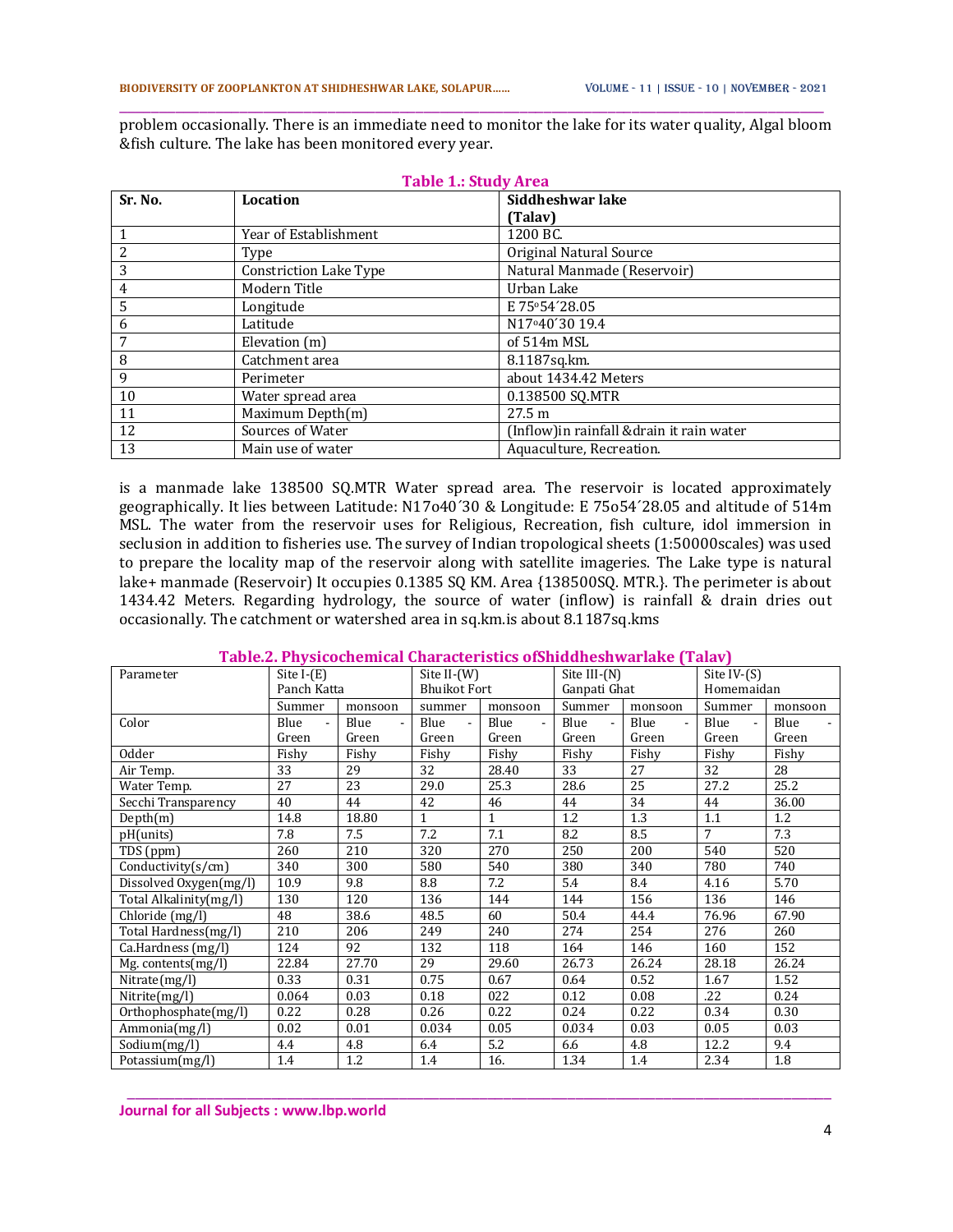## **Physicochemical Analysis:**

Physicochemical characteristics of the Shiddheshwar lake (Talav) were given in Table 2. Significant variations in the physicochemical properties of Shiddheshwar lake (Talav) Four sites have been recorded which is due to the various pollution loads. The temperature of both air and water is an important factor influencing all aquatic flora and fauna and chemical solutes. Nearby Shiddheshwar lake (Talav) air temperature ranged between 26 to 33°C (Table 2 ). The minimum air temperature was recorded at site-1 during post-monsoon season and maximum at site 3 during the summer period. Water temperature ranged between 23 to 29°C (Table 2). Air temperature recorded higher values as compared to the water temperature which is mainly governed by the local climatic conditions of the aquatic system. Higher air temperature as compared to surface water temperature has also been noticed by Bhatnagar (1982), Wanganeo (1998), Ayoade et al. (2006), and Wanganeo et al. (2011). Transparency values ranged between 34 cm to 80 cm and recorded minimum value at site II and maximum at site 1 during post-monsoon, respectively (Table 2 ). High transparency at the central Part was due to the higher depth and absence of algal blooms. Comparatively, low transparency at site III was due to the presence of algae, boating activity near Ganpati Ghat which disturbed the mud water interface and increases the turbidity of water. The type and concentration of suspended particles such as silt, clay, fine particles of organic and inorganic matter, soluble organic compounds, plankton, and other microscopic organisms control the transparency of the water (Chapman, 1992). Lee et al. (1981) reported a transparency value of <170 cm as an indicator of the higher trophic status of the water body which was also confirmed by Wanganeo et al. (2011) and Kumar et al. (2010, 2011, 2012). A maximum depth of 15.8 m was recorded at the central site during post-monsoon while other sites are shallow because of their placement in the shallow regions (Table 2) Higher depths control the growth of aquatic vegetation and help to maintain the trophic levels of the water body. pH value in Shiddheshwar Lake (Reservoir) 7 to 8.5 units indicating its alkaline.Physicochemical analysis of water samples was carried out by followings :

\_\_\_\_\_\_\_\_\_\_\_\_\_\_\_\_\_\_\_\_\_\_\_\_\_\_\_\_\_\_\_\_\_\_\_\_\_\_\_\_\_\_\_\_\_\_\_\_\_\_\_\_\_\_\_\_\_\_\_\_\_\_\_\_\_\_\_\_\_\_\_\_\_\_\_\_\_\_\_\_\_\_\_\_\_\_\_\_

Zooplanktons are those microscopic organisms that consume the synthesized food from the autotrophic level and nektons are those who feed on zooplanktons. Largescale freshwater phytoplankton and zooplanktons distribution and their biodiversity are unknown and yet need to be studied.

Ferris and (1985) studied phosphorus relations in Burragorang Lake, New South Wales, and other Southern hemisphere lakes. Finlayson (1980) observed that phosphorus limits the growth of aquatic plants and chloride is an indicator of water pollution. The salty taste of water is due to Sodium, potassium, and calcium ions concentrations 100mg/L. Jhingran (1969) Biological production in any aquatic body gives correlation with its physicochemical status which can be used as faunal resource potential. Geographical variation in environmental factors is the major determinant of large-scale patterns in phytoplankton and zooplankton diversity Ptacnik et al. (2010) Showed that patterns of phytoplankton diversity in Scandinavian lakes are related to regional variation in phosphorus availability. The diversity was low in premonsoon probably due to the shrinkage of the water spread of the reservoir (Thirumala et al.,2011) Environmental status of any water body. The biodiversity of the lake especially in India depends upon monsoon also in the study of fish biodiversity at Bhadra reservoir the species diversity is the peak in post-monsoon with favourable conditions such as sufficient water and ample food resources. The diversity was low in pre monsoon probably due to the shrinkage of the water spread of the reservoir (Thirumala et al., 2011).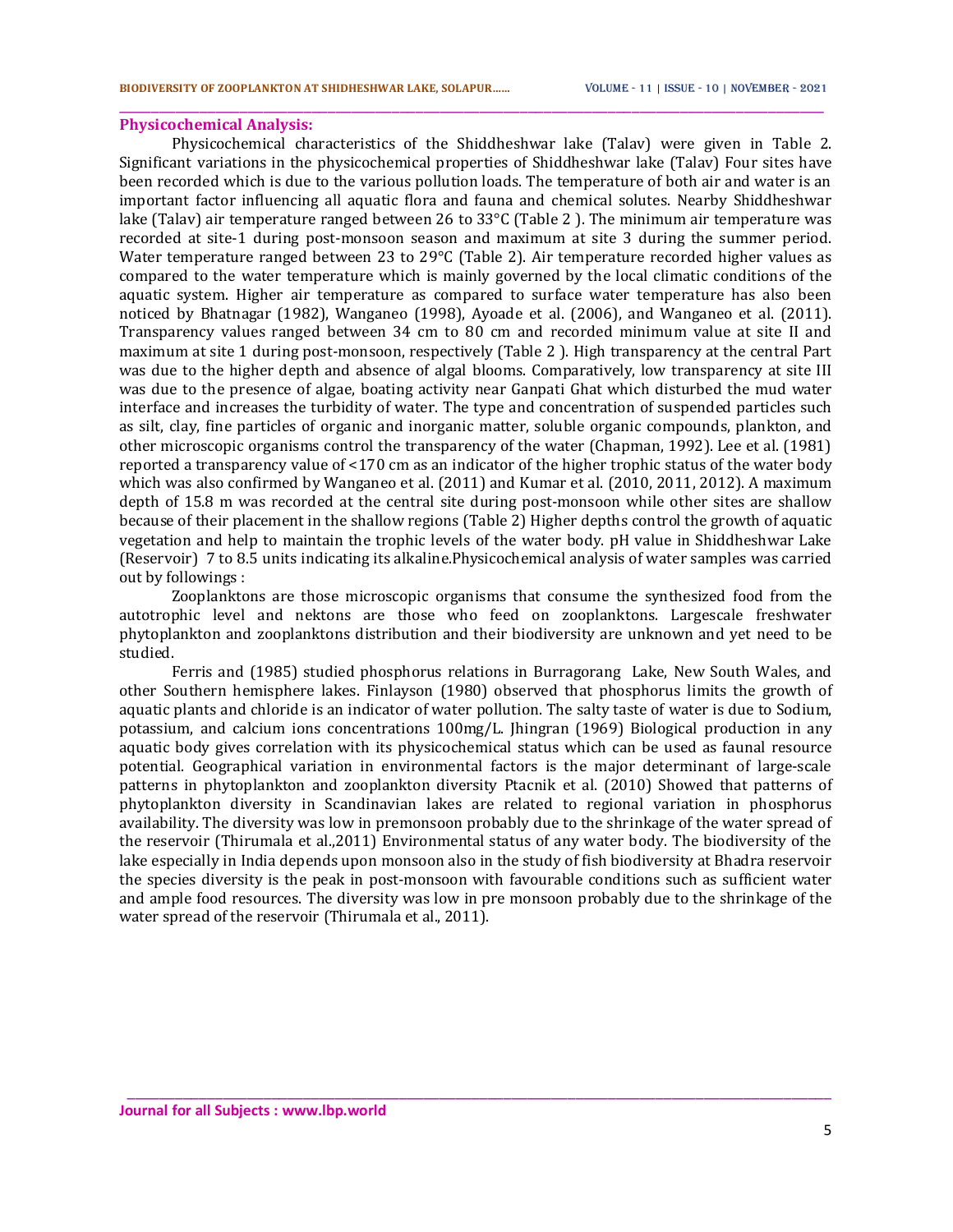| Sr.No             | abie No. 5 zoopialikuul Population Alialysis(Organishis / liter)in Sinuunesilwar Lak<br>Genera &spp. |                   | "SITE-I                  |                          | SITE-II-                     | $\overline{\text{SITE}}$ - III-<br>Ganapati |                              | SITE-IV-<br>HOMEmaidan       |                          |
|-------------------|------------------------------------------------------------------------------------------------------|-------------------|--------------------------|--------------------------|------------------------------|---------------------------------------------|------------------------------|------------------------------|--------------------------|
|                   |                                                                                                      |                   | -panch                   | Bhuakot                  |                              |                                             |                              |                              |                          |
|                   |                                                                                                      | Katta "           |                          | Fort                     |                              | Ghat                                        |                              |                              |                          |
| .Class(Texa)      |                                                                                                      | S                 | <b>PM</b>                | S                        | PM                           | ${\bf S}$                                   | PM                           | ${\bf S}$                    | PM                       |
| <b>ROTIFERA 1</b> | Asplanchna                                                                                           | ÷,                | $\blacksquare$           | $+$                      | $+$                          | D                                           | $+$                          | $+$                          | $+$                      |
|                   | brightwelli                                                                                          |                   |                          |                          |                              |                                             |                              |                              |                          |
| $\overline{c}$    | Asplanchna siebold                                                                                   | $\boldsymbol{+}$  | $+$                      | $\, +$                   | $\overline{\phantom{a}}$     | $\! + \!$                                   | ÷                            | $\qquad \qquad \blacksquare$ | $\overline{\phantom{a}}$ |
| $\overline{3}$    | Brachionus cacyflorus                                                                                | $\equiv$          | $\blacksquare$           | D                        | $\frac{1}{2}$                | D                                           | $\blacksquare$               | D                            | $\blacksquare$           |
| 4                 | <b>Brachionus</b>                                                                                    | $+$               |                          |                          | $+$                          | $^{+}$                                      | D                            | D                            |                          |
|                   | diversiconis                                                                                         |                   |                          |                          |                              |                                             |                              |                              |                          |
| 5                 | Brachionus folculus                                                                                  | D                 |                          |                          | $^{+}$                       | $\blacksquare$                              | $\qquad \qquad +$            | $\blacksquare$               |                          |
| 6                 | Brachionus spp.                                                                                      | $\overline{+}$    | $\overline{\phantom{a}}$ | D                        | $\ddot{}$                    | D                                           | D                            | D                            | $\overline{a}$           |
| $\overline{7}$    | Calyciflorus spp.                                                                                    | D                 | $^{+}$                   | $\Box$                   | $\ddot{}$                    | D                                           | $\qquad \qquad +$            | $\mathbf{r}$                 | $\ddot{}$                |
| 8                 | Chydorus ciliates                                                                                    | D                 | $\blacksquare$           | $+$                      | $\blacksquare$               | $\! + \!$                                   | $\blacksquare$               | $+$                          | $\blacksquare$           |
| 9                 | Daphnia carinata                                                                                     | $\ddot{}$         | $\blacksquare$           | D                        | $\qquad \qquad +$            | D                                           | $\blacksquare$               | D                            | $^{+}$                   |
| 10                | Euchlanis dilatata                                                                                   | D                 | $+$                      |                          | $\ddot{}$                    | $^{+}$                                      | ÷                            | $^{+}$                       |                          |
| 11                | Filina longiseta                                                                                     | $^{+}$            | $\blacksquare$           | $\, +$                   | $\qquad \qquad \blacksquare$ | $\frac{1}{2}$                               | $^{+}$                       |                              | $\boldsymbol{+}$         |
| 12                | Keatella procurca                                                                                    | $\overline{a}$    | D                        | D                        | $+$                          | D                                           | $\overline{a}$               | D                            | $\overline{a}$           |
| 13                | Keratilla tropica                                                                                    | ÷,                | $+$                      | ÷,                       | $\ddot{}$                    | $\blacksquare$                              | $\ddot{}$                    | $^{+}$                       | $\overline{\phantom{0}}$ |
| 14                | Notholca acuninata                                                                                   | $\ddot{}$         | D                        | $\overline{\phantom{a}}$ | $\overline{\phantom{0}}$     | D                                           | $\overline{+}$               | $\overline{\phantom{0}}$     | $^{+}$                   |
| CLADOCERA1        | Alona rectigla                                                                                       | D                 | $+$                      |                          | $\overline{+}$               | $\ddot{}$                                   | $\overline{a}$               | $\ddot{}$                    | D                        |
| 2                 | Alona affinis                                                                                        | $^{+}$            | $\overline{a}$           | D                        | $^{+}$                       | D                                           | $^{+}$                       | $\blacksquare$               | $+$                      |
| $\overline{3}$    | Bosmina longirostris                                                                                 | D                 | $\blacksquare$           | $\ddot{}$                |                              | $\ddot{}$                                   | $\overline{a}$               | $^{+}$                       | $\overline{a}$           |
| $\overline{4}$    | Ceriodaphania spp.                                                                                   | $\overline{+}$    | $\ddot{}$                |                          | $\ddot{}$                    | D                                           | $\overline{a}$               | $\ddot{}$                    | $\overline{+}$           |
| 5                 | Chydrous ovirus                                                                                      | D                 | $\overline{a}$           | D                        | $\overline{a}$               | $+$                                         | $\ddot{}$                    | $\overline{a}$               | $^{+}$                   |
| 6                 | Doaphanosoma.spp.                                                                                    | ÷.                | $\! +$                   | L.                       | $\, +$                       | D                                           | $\overline{a}$               | $+$                          | $\Box$                   |
| 7                 | Moina brachiata                                                                                      | D                 | $\blacksquare$           | D                        | $\overline{a}$               | $\! + \!$                                   | $\ddot{}$                    | ÷,                           | $^{+}$                   |
| 8                 | Moina micrura                                                                                        | $\! + \!$         | $\blacksquare$           | $\! + \!$                | $\overline{\phantom{a}}$     |                                             | $\blacksquare$               |                              | $\overline{\phantom{a}}$ |
| COPEPODA1         | Cyclop viridis                                                                                       | $\overline{+}$    |                          | $\ddot{}$                | $\overline{\phantom{0}}$     | $^{+}$                                      | $\ddot{}$                    |                              | $^{+}$                   |
| 2                 | Diaptomus spp.                                                                                       | D                 | $+$                      | $\overline{\phantom{a}}$ |                              | D                                           | $\overline{a}$               | D                            | $\blacksquare$           |
| 3                 | Mesocyclops leucarti                                                                                 | $+$               | $+$                      |                          | $+$                          | $^{+}$                                      | ÷,                           | $+$                          | $+$                      |
| $\overline{4}$    | Microcyclop                                                                                          | ÷,                | $\frac{1}{2}$            | $+$                      | $\frac{1}{2}$                | D                                           | $+$                          |                              | $\frac{1}{2}$            |
|                   | varidicans                                                                                           |                   |                          |                          |                              |                                             |                              |                              |                          |
| 5                 | Paracyclops spp.                                                                                     |                   | $\overline{a}$           | D                        | $\overline{a}$               |                                             | $\overline{a}$               | D                            |                          |
| 6                 | Trocyclops                                                                                           | ÷,                | $\blacksquare$           | $^{+}$                   | $\ddot{}$                    | ÷,                                          | $\ddot{}$                    | $+$                          | $\overline{a}$           |
| $\tau$            | Undinula valgaris                                                                                    | $\ddot{}$         | $^{+}$                   | $\overline{\phantom{a}}$ | $\overline{\phantom{0}}$     | D                                           | $\ddot{}$                    | D                            |                          |
| OSTRACODA1        | Candocypris spp.                                                                                     | D                 | $\blacksquare$           | $\ddot{}$                | $\ddot{}$                    |                                             | $+$                          |                              |                          |
|                   | Calyciflorus spp.                                                                                    | $\overline{+}$    | $\overline{a}$           | D                        | $\overline{\phantom{a}}$     | $\! + \!$                                   |                              | $\ddot{}$                    |                          |
| 2                 |                                                                                                      | $\ddot{}$         | $+$                      |                          |                              | $\mathbf D$                                 | ÷,<br>$+$                    | $\mathbf D$                  | $\overline{a}$           |
| $\overline{3}$    | Heterocypris spp.                                                                                    |                   | $+$                      |                          |                              |                                             | $+$                          |                              |                          |
| 4                 | Paracondona                                                                                          | D                 |                          | D                        | $\overline{a}$               | $\blacksquare$                              |                              | ÷,                           | $+$                      |
| 5                 | euplictella                                                                                          |                   |                          |                          |                              |                                             |                              |                              |                          |
|                   | Stenocypris spp.                                                                                     | $\! + \!$         | $\blacksquare$           | D                        | $\boldsymbol{+}$             | D                                           | $\qquad \qquad \blacksquare$ | $\boldsymbol{+}$             | $\blacksquare$           |
| PROTOZOA1         | Arcella spp.                                                                                         | $\qquad \qquad +$ | $\qquad \qquad -$        | $\boldsymbol{+}$         | $\blacksquare$               | D                                           | $\! + \!$                    | $\mathbf D$                  | $\boldsymbol{+}$         |
| $\overline{c}$    | Brachionus spp.                                                                                      | D                 | $\blacksquare$           | $\blacksquare$           | $\overline{a}$               | L.                                          | $\! + \!$                    | $+$                          | $\boldsymbol{+}$         |
| 3                 | Ceratium spp.                                                                                        | $^{+}$            |                          |                          | $\ddot{}$                    | D                                           |                              |                              | $\blacksquare$           |
| $\overline{4}$    | Diiffuga spp.                                                                                        | $\blacksquare$    | $\blacksquare$           | $\! + \!$                | $\ddot{}$                    | $\qquad \qquad +$                           | $\qquad \qquad +$            | $\blacksquare$               | $\blacksquare$           |
| 5                 | Fillnia opliensis                                                                                    | $\overline{+}$    | $\overline{a}$           |                          | $\overline{+}$               | D                                           | $\overline{a}$               | $\qquad \qquad +$            | $\overline{+}$           |

\_\_\_\_\_\_\_\_\_\_\_\_\_\_\_\_\_\_\_\_\_\_\_\_\_\_\_\_\_\_\_\_\_\_\_\_\_\_\_\_\_\_\_\_\_\_\_\_\_\_\_\_\_\_\_\_\_\_\_\_\_\_\_\_\_\_\_\_\_\_\_\_\_\_\_\_\_\_\_\_\_\_\_\_\_\_\_\_ **Table No. 3 Zooplankton Population Analysis(Organisms /liter)in Shiddheshwar Lake..**

S-Summer, PM-Post Monsoon, D-Dominant +-Positive.

# **Table No. 3 BIOLOGICAL ANALYSIS :**

A total of 105 Zooplankton species were identified in Shidheshwar Lake .Density of zooplankton population was observed at Site III-(N) Ganpati Ghat which was located near the human habitat.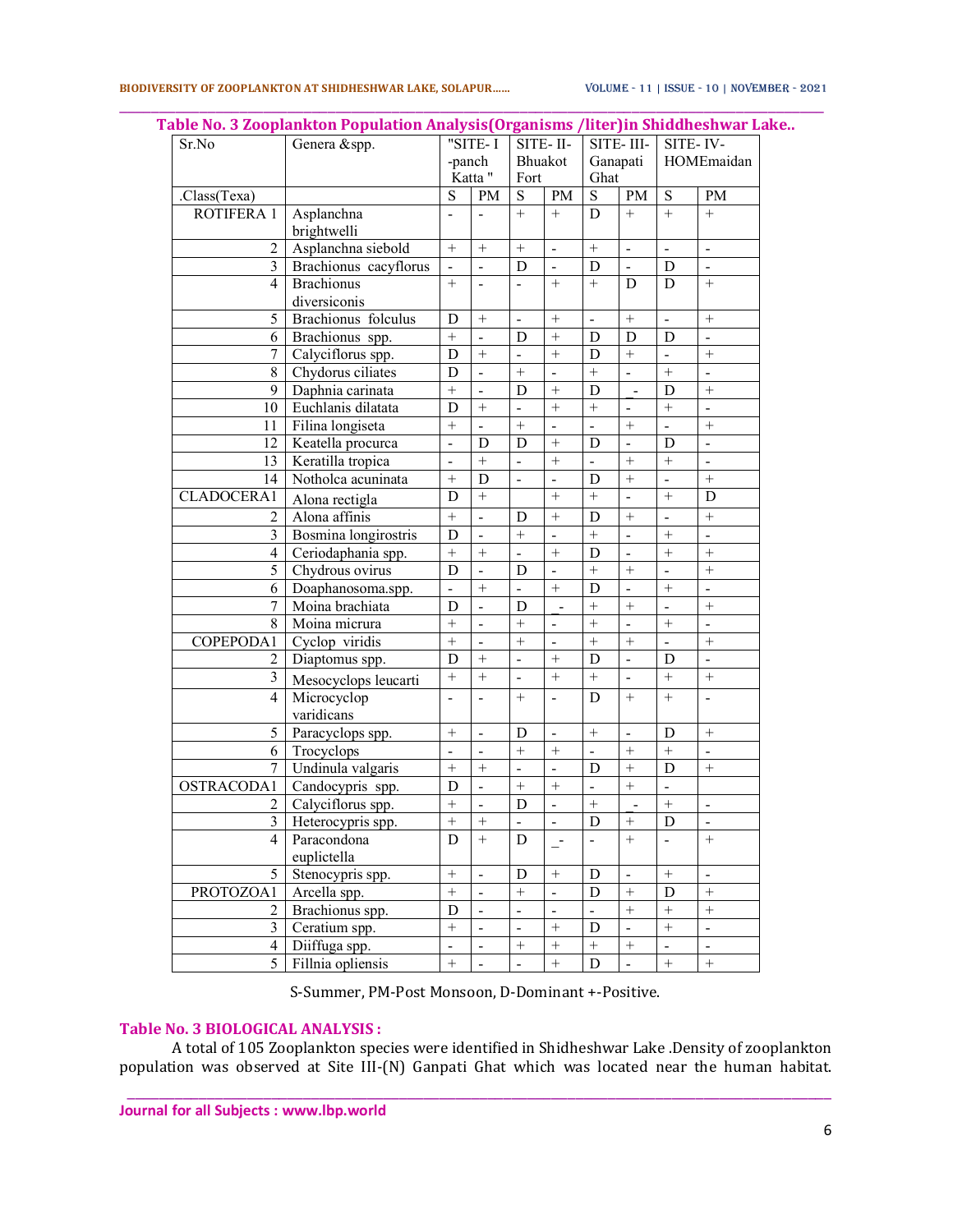Religious people dumped garbage at that site also, the site was aquatic vegetation was observed during monsoon to the winter season when the water level is high in the reservoir. After Site III-(N) Ganpati Ghat, Site II-(W) Bhuakot Fort was the most populated followed by Site IV-(S) Home maidan and Site I- (E) Panch Katta. Author reported that the aquatic vegetation supports a greater diversity of planktonic fauna because they offer a larger variety of microhabitats; Wanganeo, (1980); Duggan et al., (1998).Purushothama et al.(2011)Gyathri et al ;(2014) In the present study, a positive impact of temperature on the growth of the zooplankton population has been noticed. The temperature has been considered as one of the primary factors to cause the abundance of zooplankton in freshwaters particularly in shallow waters where the bottom exhibit considerable variations in temperature, especially with the progression of the warm season Das, 1956; Bamforth, 1958; Moitra and Bhattacharya,1965, Tripathi and Tiwari (2006) ; and Ahangar et al., 2012). also reported the highest zooplankton population in the summer season. It was also observed that seasonal occurrence and distribution of zooplankton diversity at different locations of Shidheshwar Lake .is influenced by various physicochemical characteristics which mainly used for aquaculture practices. Hence, the study of the zooplankton population in this water body has great importance as they are also used to estimate the fishery potential of any aquatic body. Also, the occurrence and abundance of zooplankton may be regarded as a major indicator of the entire environmental status of any water body.

\_\_\_\_\_\_\_\_\_\_\_\_\_\_\_\_\_\_\_\_\_\_\_\_\_\_\_\_\_\_\_\_\_\_\_\_\_\_\_\_\_\_\_\_\_\_\_\_\_\_\_\_\_\_\_\_\_\_\_\_\_\_\_\_\_\_\_\_\_\_\_\_\_\_\_\_\_\_\_\_\_\_\_\_\_\_\_\_

#### **RESULT & DISCUSSION**

The zooplankton diversity composition from Shidheshwar Lake, District Solapur, Maharashtra, India. Total 105 species of zooplanktons were recorded from Lake including Rotifer 43, Copepod 12and Ostracoda 5 and Protozoa 5 represent species respectively. Rotifera were dominant group among the zooplankton community with 14 species in present investigation are also the similar record of Gayatri et al., (2014), Dede and Deshmukh (2015,) .Similar work carried and similar findings reported by (Sharma.,2013) Zooplanktons are the grazers on the Phytoplankton food base for the carnivorous and omnivorous fishes. Zooplankton diversity reflects the quality of water and they are good indicators of the changes in water quality because they are strongly affected by environmental conditions and respond quickly to changes in water quality. Hence quantitative studies of zooplankton are importance.

## **CONCLUSIONS:**

The diversity of zooplanktonsare maximum in and presence and dominance of zooplankton species play very significant role in the functioning of freshwater ecosystem. In the present investigation, there were 105 species belonging to five taxonomical groups from Zooplankton diversity. The quantity of zooplanktons in water provided significant information about the available sources for supporting life for fishery development. The density of planktons in water body determined stocking rate of fishes because they were the chief sources of the food of fishes as well as development in production of inland fishery.

#### **SIGNIFICANCE:**

The zooplanktons species play significant role in freshwater ecosystem. The density of planktons in water body useful to fishery. The information contributed by this investigation will be useful in order to create awareness in the people to prevent further interference and improved aquaculture in near future. Analysis of the primary productivity and its seasonal dynamics in this lake is also useful fishery potential of the reservoir.

### **ACKNOWLEDGEMENT:**

I am thankful to beloved Prin. Dr. Mrs. S.V. Rajmanya Sangameshwar College, Solapur for their constant support and provided me necessary facilities.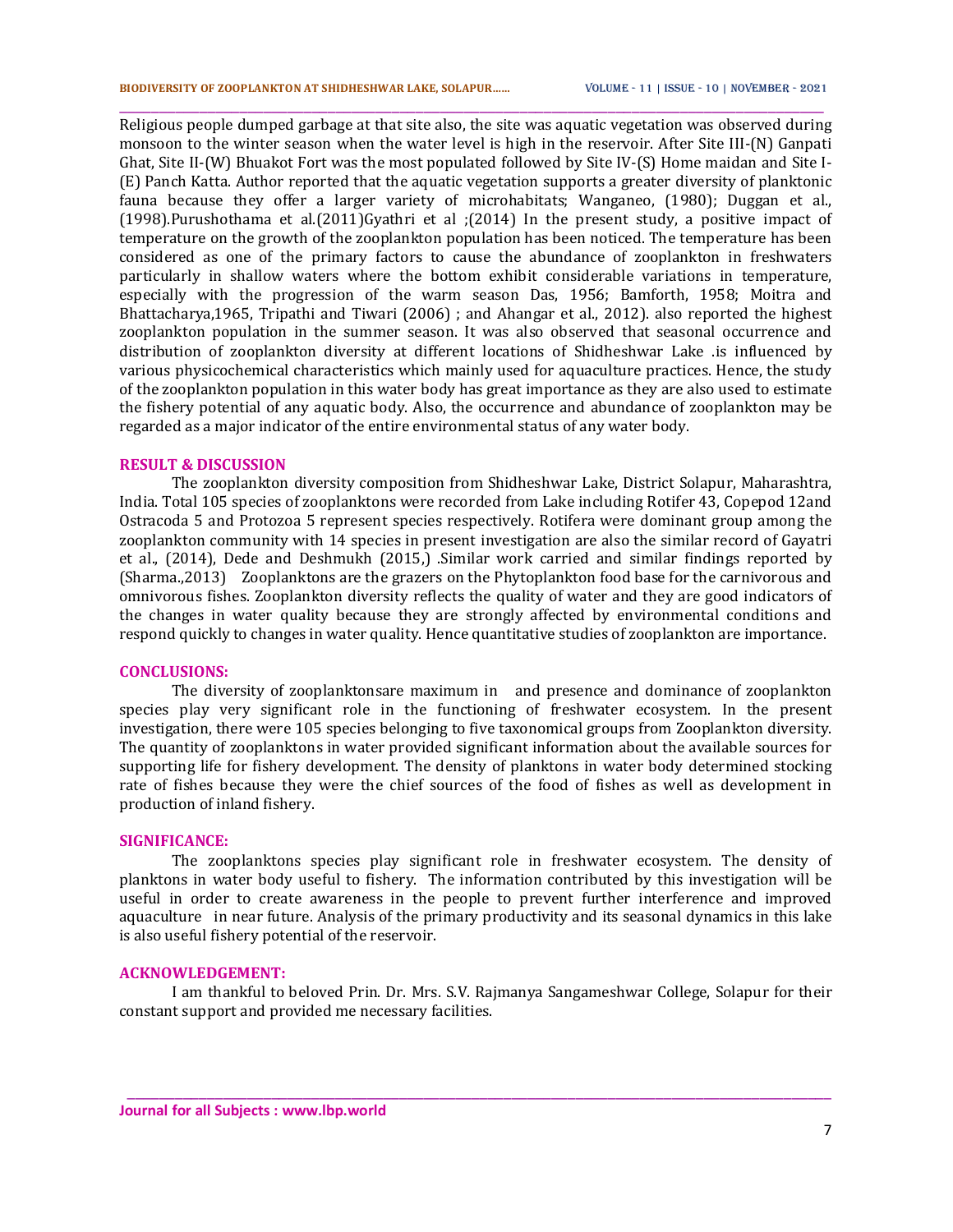## **REFERENCES:**

 Adhikari S (2003). Fertilization, soil and water quality management in smallscale ponds. Aquaculture Asia, 8(1):11-13.

\_\_\_\_\_\_\_\_\_\_\_\_\_\_\_\_\_\_\_\_\_\_\_\_\_\_\_\_\_\_\_\_\_\_\_\_\_\_\_\_\_\_\_\_\_\_\_\_\_\_\_\_\_\_\_\_\_\_\_\_\_\_\_\_\_\_\_\_\_\_\_\_\_\_\_\_\_\_\_\_\_\_\_\_\_\_\_\_

- Adoni AD (1985). Workbook on limnology.Pratibha Publishers, Sagar: pp.1-126.
- Ahangar I. A.Saksena DN, Mir MF (2010). Seasonal Variation in ZooplanktonCommunity Structure of Anchar lake, Kashmir. Universal Journal of Environmental Research and Technology. 2(4):305-310
- Alikunhi KH (1957). Fish culture in India. Fm. Bull, Indian Coun. Agr. Res., 20:101-144.
- Alma EGM, Mane EG (2004). Rotifera from southeastern Mexico, new records and comments on zoogeography. Anales del Instituto de Biología, Universidad Nacional Autónoma de México, Serie Zoología 75(1):99-120.
- APHA (2005). Standard Method for the Examination of Water and Waste Water. 21st Edn.,Washington DC.
- Ayoade AA,Fagade SO, Adebisi AA (2006). Dynamics of limnological features of two manmade lakes concerning fish production. Afr.J.Biotechnol. 5:1013-1021.
- Bamforth SS (1958) Ecological studies on the planktonic Protozoa of a small artificial pond. Limnol. Oceanogr. 3:398-412.
- Borgmann D, Shear H, Moore J (1984). Zooplankton and potential fish production in Lake Ontario. Can.] Fish Aqua. Sci.41:13031309.
- Burgis MJ (1974). Revised estimates for the biomass andproduction of zooplankton in Lake George, Uganda. Biology,4:535-541.
- Das Mrinalkumar and BordoloiSabitry Diversity of ornamental fishes in the river island Majuli, Assam" G.J.B.B (Golbal journal of bioscience and Biotechnology) Vol.1(1) 2012:81-84 ISSN2278- 9103.
- Dede A. N. and A. L. Deshmukh (2015): Study on Zooplankton Composition and Seasonal Variation in Bhima River near Ramwadi Village, Solapur District (Maharashtra), India: International journal of current microbiology and applied science, vol.4 (3): 297-306.
- .Dhembare, A.J. 2011. Diversity and its indices in zooplankton with hysicochemical properties of Mula Dam WaterAhmednagarMaharashtra India. Eur. J. Exp. Biol., 1(4): 98- 103.
- .Gayathri S., Latha N. and M. Ramachandra Mohan (2014): studies on population dynamics and seasonal abundance of zooplankton community on Doddavoderahallilake,Bangalore: International Journal of Emerging Trends in Engineering and Development, Vol.1(4).
- .Goswami, A.P., Mankodi, P.C. 2012. Study on zooplankton of freshwater reservoir Int.J.Curr. Microbiol.App.Sci (2015) 4(3): 297-306
- Kolegoan Dam OsmanabadDist., Maharashtra, India. J.Exp. Sci., 3(5): 19 22.
- .Jafari, N., Nabavi, S., Akhavan, M. 2011. Ecological investigation of zooplankton abundance in the river Haraz, Northest Iran: impact of environmental variables. Arch. Biol. Sci. Belgrade, 63(3): 785- 798.
- .Jayabhaye, U.M. 2010. Studies on zooplankton diversity of river Kayadhu, Near Hingoli City, Hingoli, Dist. Maharashtra. Int. Res. J., 11(12): 47 49.
- .Kapoor P.A(2015):Study on Ecology of zooplankton profusion in Bhoj wetland, India:International scholars journals,Vol.3 (6): 249-260.
- Koli K.B. and D.V. Muley (2012): studied on zooplankton diversity and seasonal variation with special reference to physicochemical parameters in Tulshi reservoir of Kolhapur district (M.S.): India :International scientific research journal, Vol.4(1): 38-46.
- Kulkarni D.A. and S.S.Surwase(2013):Studies on Occurrence, Richness and Composition of Zooplankton in Seena river water at, Mohal, Dist.- Solapur, MS, India:International Research Journal of Biological Sciences,Vol.2(2):25-28.
- 22.Manoharan D., Isaiarasu L., Suresh Kumar R., Mariappan V. (2015): Observations on the occurrence and diversity of zooplankton in the surface water of three tropical ponds at